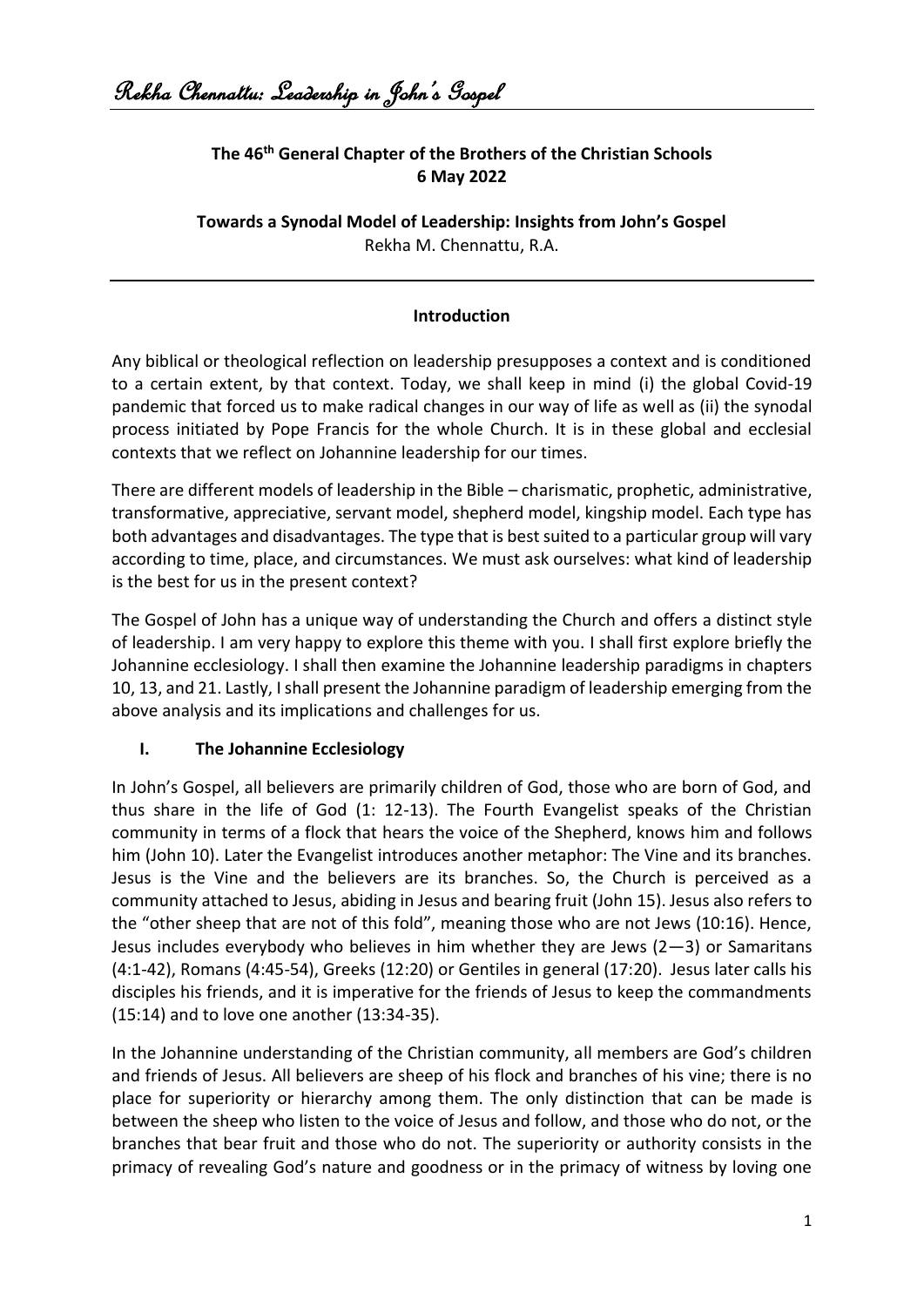another and keeping God's commandments or in the primacy of bearing fruit by doing the will of God as the chosen people of God. What distinguishes one member from the other is the quality of life and commitment as disciples of Jesus. John's Gospel does not seem to support any hierarchical structure within Christian communities. The primacy of power and domination are thus foreign to the Johannine ecclesial communities. As we shall see, the power of love takes precedence over all other forms of power, and authority is exercised at the service of life.

#### **II. The Johannine Jesus and Leadership Paradigms**

When we look for leadership models in John's Gospel, three texts stand out: the Good Shepherd discourse in John 10, the foot-washing scene in John 13, and the commissioning of Peter as Shepherd of the community in John 21. Unfortunately, traditional interpretations of these texts do not always highlight the unique Johannine insights on leadership imbedded in them. I invite you to look at these texts from a new perspective, in conformity with Johannine theology and spirituality.

# **a. Jesus the Good Shepherd (John 10)**<sup>1</sup>

The Johannine Jesus presents himself as the Good Shepherd who has come to give life in abundance and who lays down his life for the sheep (10:10-11). The Evangelist makes the distinction between Jesus and the false shepherds. Jesus is presented as the Good Shepherd who enters through the door as opposed to climbing over the fence (10:1-2), who gives life in abundance as opposed to stealing, killing and destroying (10:10), who lays down his life as opposed to leaving the sheep and fleeing (10:11-12), who knows the sheep as opposed to being a stranger (10:14). The Good Shepherd exercises his authority for the welfare of the sheep and is ready to give up his life, while the 'thieves' and 'robbers' think of their own profit and security. What gives Jesus the authority to be the Shepherd is the love of the Father and his love for the sheep (10:17).

In the second part of the narrative, Jesus defends himself as the Good Shepherd by quoting Psalm 82 (10:34).<sup>2</sup> In Ps 82 the rulers (gods) are judged by Almighty God for their oppression of the weak and the orphans and for their indifference towards human suffering (Ps 82:3-4). The gods are accused of walking in darkness (Ps 82:5). The maltreatment of the poor and the downtrodden, the lowly and the powerless, is a matter of life and death to the gods. Injustice shakes the very foundations of the cosmos (the universe) and thus the world threatens to fall into chaos (Ps 82:5).<sup>3</sup> In other words, the gods are judged because they are not doing the will of God.<sup>4</sup> Injustice of the leaders thus threatens the integrity of the entire creation. God's

<sup>1</sup> For a detailed study of John 10, see Rekha M. Chennattu, "The Good Shepherd (Jn 10): A Political Perspective," *Jnanadeepa: Pune Journal of Religious Studies* 1:1 (1998): 93-105.

<sup>&</sup>lt;sup>2</sup> The use of Ps 82 in the Good Shepherd discourse gives us a further clue to understanding the meaning and implication of the text. For a short survey of the research done on the interpretation of Ps 82,6-7 in relation to Jn 10, 34-36, see A. T. Hanson, "John's Citation of Psalm LXXXII Reconsidered," *NTS* 13 (1966-67), pp. 363-367. There are many who consider Psalm 82 as a social critique of the rulers in the 8th century BCE. For this interpretation, see H. Niehr, "Gotter oder Menschen - eine falsche Alternative: Bemerkungen zu Ps 82," *ZAW99* (1987), pp. 94-98.

<sup>3</sup> For this interpretation, see H. Niehr, "Gotter oder Menschen - eine falsche Alternative: Bemerkungen zu Ps 82," ZAW99 (1987), 94-98.

<sup>4</sup> The Jewish state being theocratic, the *rulers* of the people of Israel take the place of Yahweh who favours the poor and the oppressed, and they are expected to do the same.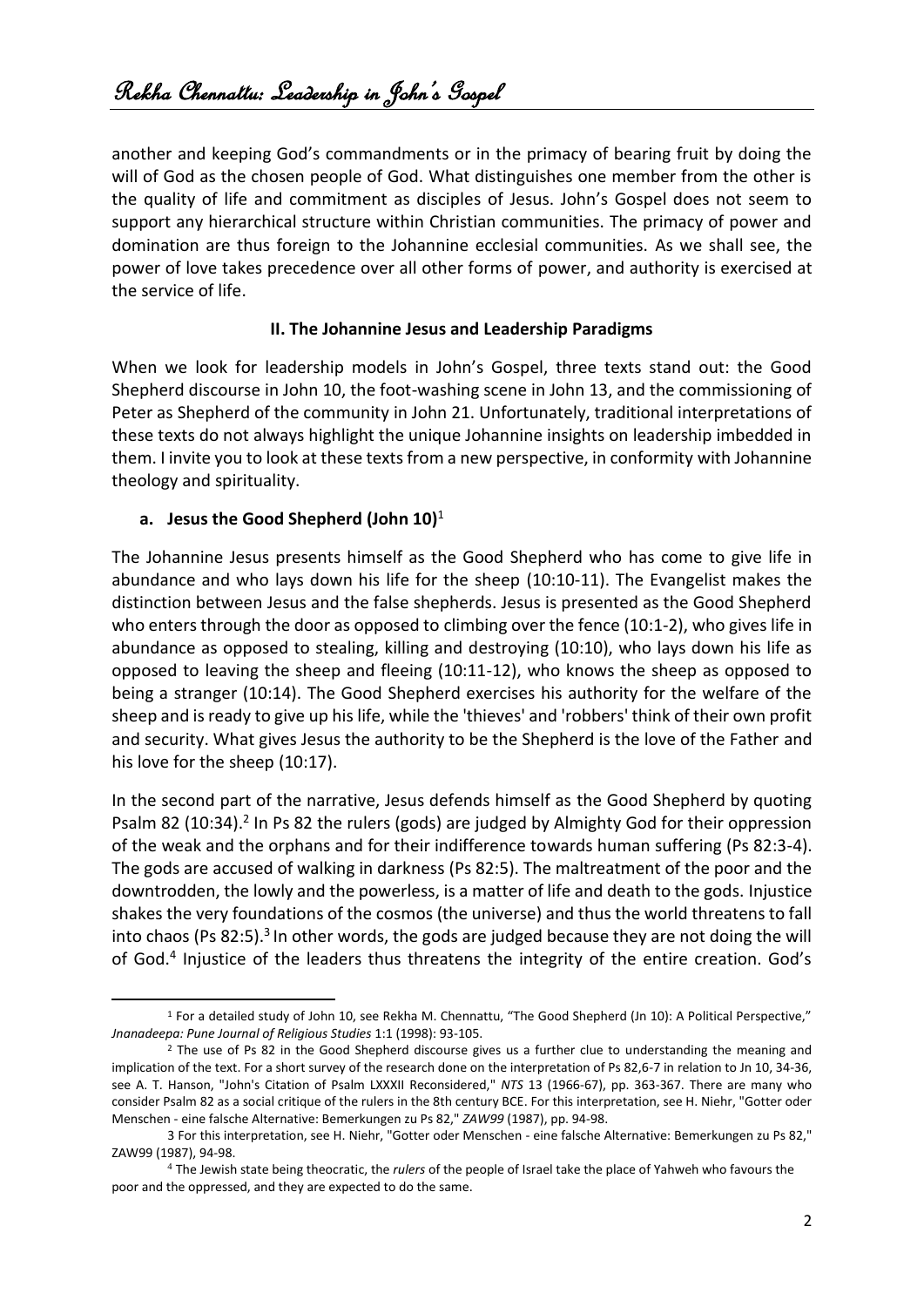radical and universal concern *for justice* is very conspicuous in this psalm, which articulates God's will. In contrast to the rulers or the gods who are judged by God, Jesus, throughout the Gospel of John, goes on affirming that he does the will of his Father, and thus reveals his identity as the true Son of God and the Good Shepherd. Moreover, Jesus continues his defence by announcing that he has been *consecrated* and *sent* by the Father (Jn 10:36). The divine consecration of Jesus would imply that he is totally set apart for the *works* of God. The intimate union between the Father and Jesus makes him unique: "The Father and I are one." (Jn 10:30).

The authority of the Good Shepherd consists in his power to give life: "I came that they may have life, and have it abundantly" (10:10) and in his power of love and sacrifice: "I lay down my life for the sheep" (10: 11). The life-giving and self-sacrificing attitude of the Good Shepherd presupposes a personal experience of God's love, deep communion and constant communication with God: "the Father is in me and I am in the Father" (Jn 10:38). By referring to Psalm 82, the discourse defines the mission of the Shepherd or God's will as a radical and universal concern for life, justice and the integrity of creation, fostering the growth and wellbeing of all the living.

#### **b. Jesus and the Foot-washing Scene (13)**<sup>5</sup>

Jesus, our Lord and master, washed the feet of his disciples. How do we understand the symbolic action of Jesus? Jesus does the work of a slave and gives us an example of humility and humble service, which disciples are called to imitate. This traditional interpretation of the story highlights the servant model of leadership which is in line with the synoptic traditions (cf. Mark 10:42-45; Luke 22:24-27) and Pauline spirituality of the suffering servant (cf. Phil 2:5-11). The foot-washing scene is found only in John's Gospel and is a symbolic presentation of Jesus' death on the cross. In the Synoptic Gospels, we have the Eucharistic texts of the Last Supper whose meaning and significance are also located in Jesus' death on the cross.<sup>6</sup> The servant model or the suffering servant model of leadership does not do full justice to the Johannine Christology, which presents Jesus' death on the cross as glorification or the most powerful revelation of God's love.

Sandra Schneiders rightly proposed the dialogue between Jesus and Peter as the hermeneutical key to understanding this symbolic action (Jn 13:6-9).<sup>7</sup> She interpreted this scene by examining the dynamics of the relationship between the ones serving and the ones receiving the service in daily life. One can imagine three possible service-scenarios. The first model is the service rendered by the poor to the rich. Here we have the example of a forced service for the survival of the poor and the relationship among them manifests dependence, domination and inequality. The second model is the service rendered by the rich to the poor or by teachers to students, etc. In this model, there may not be domination, but there is still inequality and dependence. Peter's response is indicative of this model. The third model is

<sup>5</sup> Rekha M. Chennattu, "Towards a Covenant Model of Leadership: An Interpretation of John 13," *Jeevadhara* XLII/248 (2012): 133-45.

<sup>6</sup> As Sandra Schneiders rightly pointed out "both the action over the bread and wine and the foot washing serve as prophetic gestures revealing the true significance of the death of Jesus within the theological perspectives of the respective Evangelists" (see Sandra M. Schneiders, "The Foot Washing (John 13:1-20): An Experiment in Hermeneutics," *CBQ* 43 [1981] 81. n. 22).

<sup>7</sup> Schneiders, "The Foot Washing (John 13:1-20): An Experiment in Hermeneutics," *CBQ* 43 (1981): 76-92.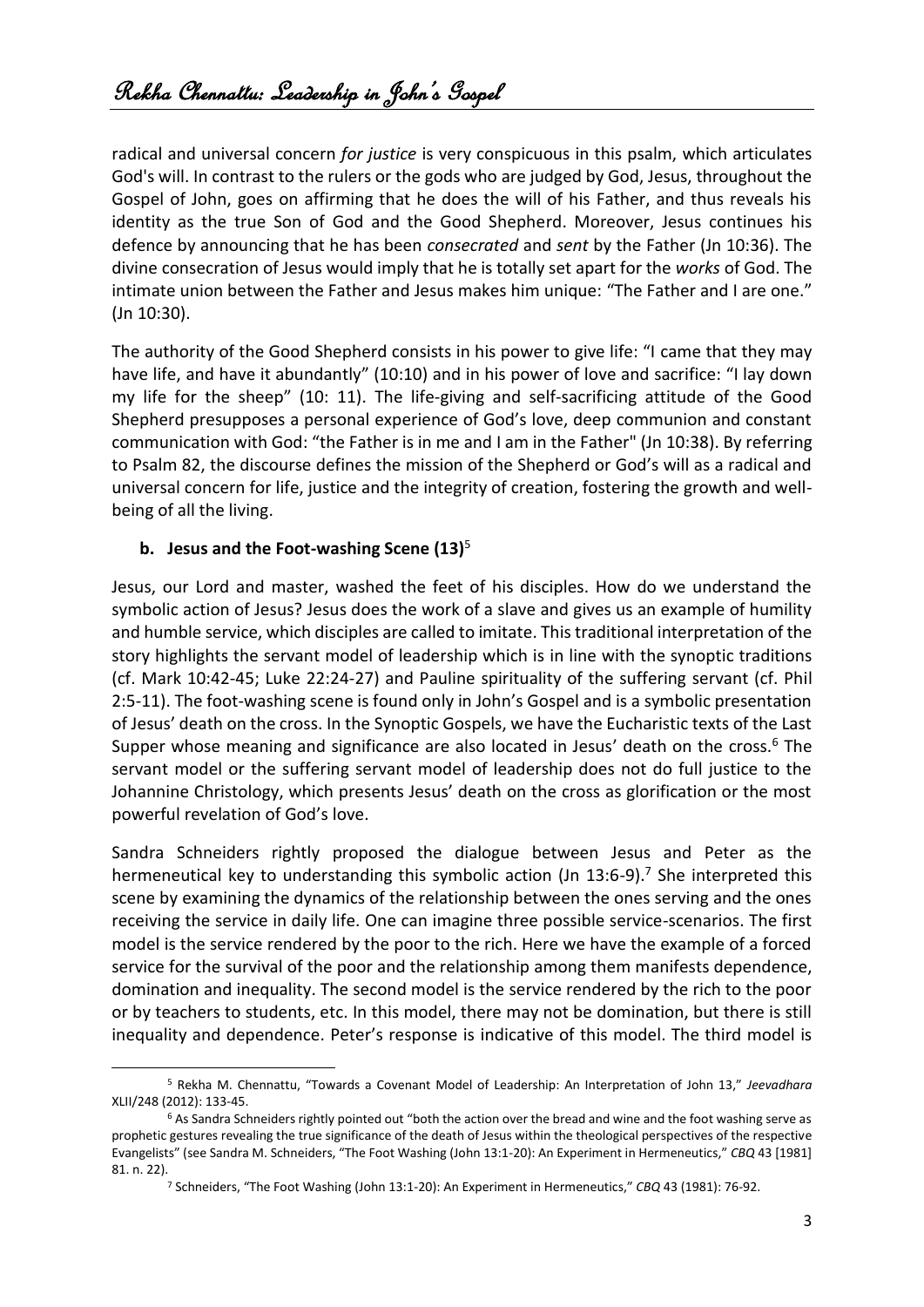the service rendered among friends as an expression of love, which celebrates equality and evokes reciprocity. The question therefore is: which model of service is implied by Jesus when he washed the feet of his disciples? If we follow the first model, Peter should actually wash his master's feet. Peter is refusing to be washed by Jesus because this reversal of roles is not acceptable to him (13:6-8a). Peter did not understand the significance of Jesus' prophetic action. In the original Greek, Peter's expression "you will never wash" is used with double negative particles for emphasis (13:8a): "By no means you wash my feet ever (unto eternity)". The response of Jesus to Peter, "if I don't wash you, you have no share (μέρος [*meros*] = inheritance, partnership, eternal life) with me" (13:8b), is shocking. How can Jesus deny eternal life to Peter just because he refused to be the recipient of Jesus' lowly service? So, it is clear that Jesus is not referring to the refusal of a menial service, but something more significant than a humble service as the foot-washing enabled the disciples to share the *meros* or eternal life with Jesus.

There are at least three meanings associated with the ritual of "washing" in the Old Testament. (i) Washing is a gesture of hospitality. When the Lord appeared to Abraham, he said: "let a little water be brought and let me wash your feet" (Gen 18:4). (ii) The ritual of washing was a sign of purification and preparation to meet God: "Israel washed their hands and feet before they went into the tent of meeting – lest they die" (Exod 30:21). (iii) Washing is closely associated with the new life and renewed covenant relationship with Yahweh (Ezk 36:25-28). The prophet Ezekiel underlined three things as signs of the eschatological time: the washing of the people in clean water, the outpouring of the Spirit and the observance of the Law. These signs signal the inauguration of the new age to come and renew their covenant relationship with God. And these three things are symbolically fulfilled in succession in the Chapters 13, 14, and 15 of the Gospel of John.<sup>8</sup> Therefore, by washing the feet of his disciples, Jesus is symbolically welcoming the disciples to a new covenant community of friends.

Jesus invited his disciples to do the same – wash one another's feet [not the feet of their disciples]. The Johannine Jesus thus repudiates any form of authority that treats others as subjects and calls his disciples friends, but with one condition, "You are my friends, if you do what I command you" (15:14). So, it is clear that Jesus is not talking about some sentimental or emotional friendship but a covenant-model of friendship in which God's command (God's will) takes priority over other things. Moreover, it does not deny the unique role and mission of Jesus as the Teacher and Lord: "You call me Teacher and Lord; and you are right, for so I am" (13:13). When Jesus washed the feet of his disciples as his friends, he welcomed the disciples to the new covenant community. Jesus inaugurated a new community of disciples in which all members relate to one another as friends and covenant partners of God. Thus, it seems reasonable to conclude that John 13 promotes a synodal way of leadership that fosters inter-dependence, reciprocity and co-responsibility.

<sup>8</sup> See the detailed discussion in Rekha Chennattu, *Johannine Discipleship as a Covenant Relationship* (Peabody: Hendrickson Publishers, 2006) and Rekha Chennattu, "Towards a Covenant Model of Leadership: An Interpretation of John 13," *Jeevadhara* XLII/248 (2012): 133-45.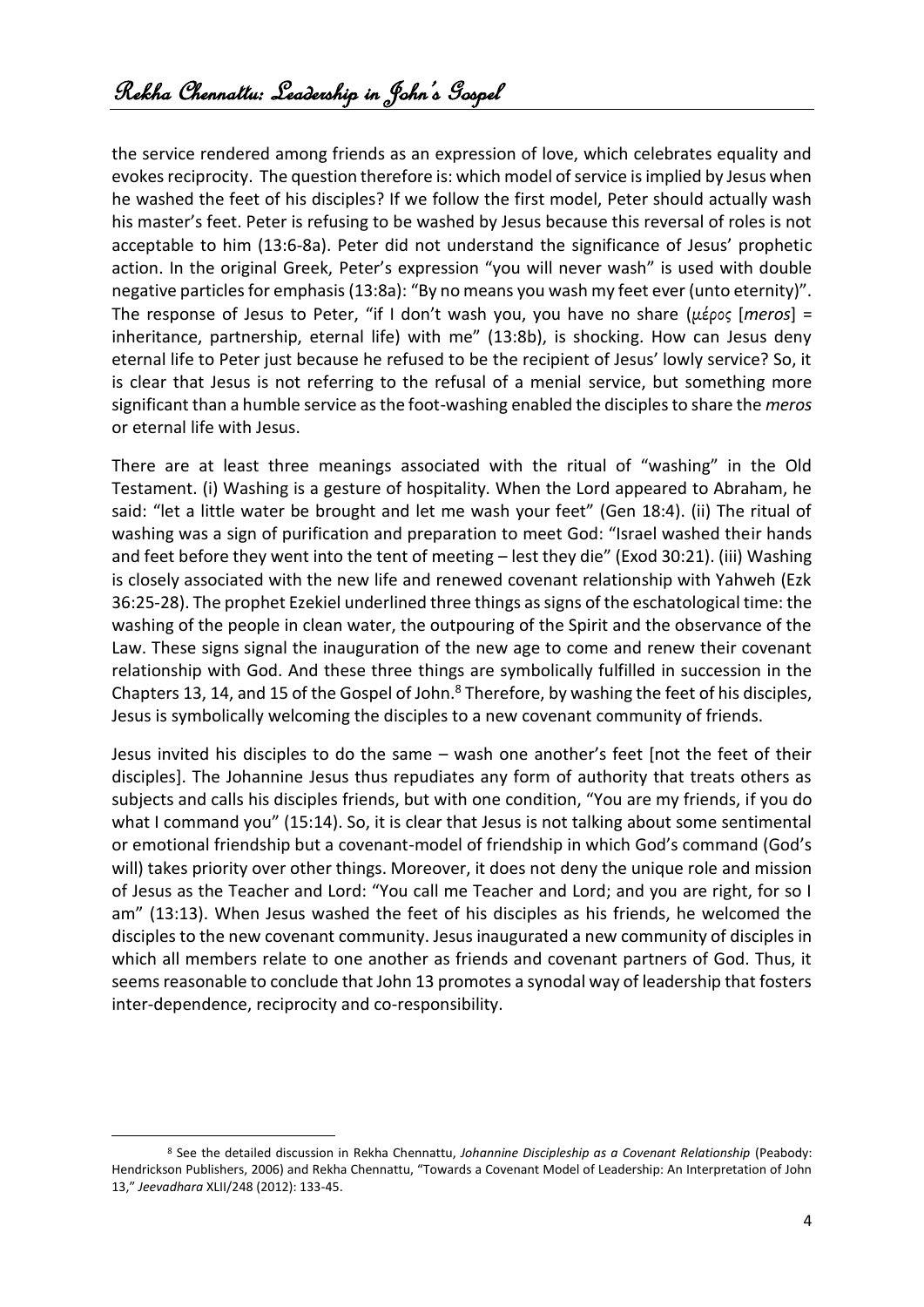#### *c. Jesus and Peter in John 21*

A third account that unveils Johannine leadership is the commissioning of Simon Peter as the Shepherd of the community in John 21:  $15-23.9$  This narrative is very closely linked to both the Good Shepherd discourse in John 10 and the foot-washing event in John 13. While the theme of shepherding connects chapter 10 to chapter 21, the context of a shared meal brings chapters 13 and 21 together. The narrator resumes the meal motif by deliberately indicating the time of the dialogue between the risen Lord and Peter, "when they had finished breakfast" (21:15a). The footwashing event takes place during a meal shared before Jesus' death and the commissioning of Peter takes place in the context of a meal after Jesus' death and resurrection. A shared meal plays an important role in the context of making a covenant in the Old Testament (Gen 26:26-30; 31:43- 54; Exod 24:5-11; Deut 27:6-7).<sup>10</sup> Shared meals deepen friendship bonds, mutual knowledge and trust, and commitment to one another in the community.

It is in this context of a meal, symbolizing their mutually binding relationship, that Jesus asks Peter three times whether he loves him: "Simon, son of John, do you love me more than these?" (21:15- 17). As I have argued elsewhere, what determines the meaning of Jesus' query is the phrase, "more than these". The context and grammar allow two meanings of the clause under discussion, "do you love me more than these?" (21:15): (i) Do you love me more than these [disciples] love  $me<sup>211</sup>$  or (ii) Do you love me more than you love these things? The comparison seems to be between the objects of Peter's love: "me" and "these" rather than Peter's love and other disciples' love for Jesus.<sup>12</sup> The second reading of the clause reminds the readers of the absolute claim that the covenant God makes in the OT when he gives the command to love: "You shall love the Lord your God with all your heart, and with all your soul, and with all your might" (Deut 6:5). The risen Lord is asking Peter whether his love for him is absolute, definitive, and conclusive.

The threefold repetition of the question and the response communicate a progression in the dialogue and stress the importance and the significance of the event: the appointment of Peter as the Shepherd and his commitment to the new covenant community. One may also suggest different understandings of "these" as it can refer to people, things and actions: (i) Do you love me more than others? (ii) Do you love me more than these material things? (iii) Do you love me more than your ministries/functions? The risen Lord, like the covenant God, demands from Peter, the shepherd of the community, precedence, primacy and absolute loyalty to God in his relationship with God.

The repeated responses of Peter, "Yes, Lord, you know that I love you" (21:15b), seem to imply that Peter loves Jesus more than anything else. Peter's affirmative response is followed by the command to feed Jesus' lambs (21:15c). Peter's confirmation of his love with Jesus' subsequent commission to feed/tend his lambs/sheep combines the covenant-discipleship motifs of loving God with obeying the commandments (14:15; 15:10). The climax of the dialogue between Peter and Jesus reveals the kind of death by which Peter would glorify God (21:18). The destiny of Peter

<sup>9</sup> Chennattu, *Johannine Discipleship as a Covenant Relationship,* 173-79.

<sup>10</sup> Chennattu, *Johannine Discipleship as a Covenant Relationship,* 89-91.

<sup>11</sup> For the arguments in favor of this view, see Barrett, *John*, 584; Carson, *John*, 677. The passages (13:8, 37-38; 18:10, 15- 18), used by Barrett (*John*, 584) to support the claim that Peter loves Jesus in a superior way, are not convincing enough to claim a greater love on the part of Peter.

<sup>&</sup>lt;sup>12</sup> R. Hanna supports this view on grammatical grounds as he holds, "If 'more than these do' would have been the desired translation, the pronoun σύ would have been included" (*A Grammatical Aid to the Greek New Testament* [Grand Rapids: Baker, 1983] 185).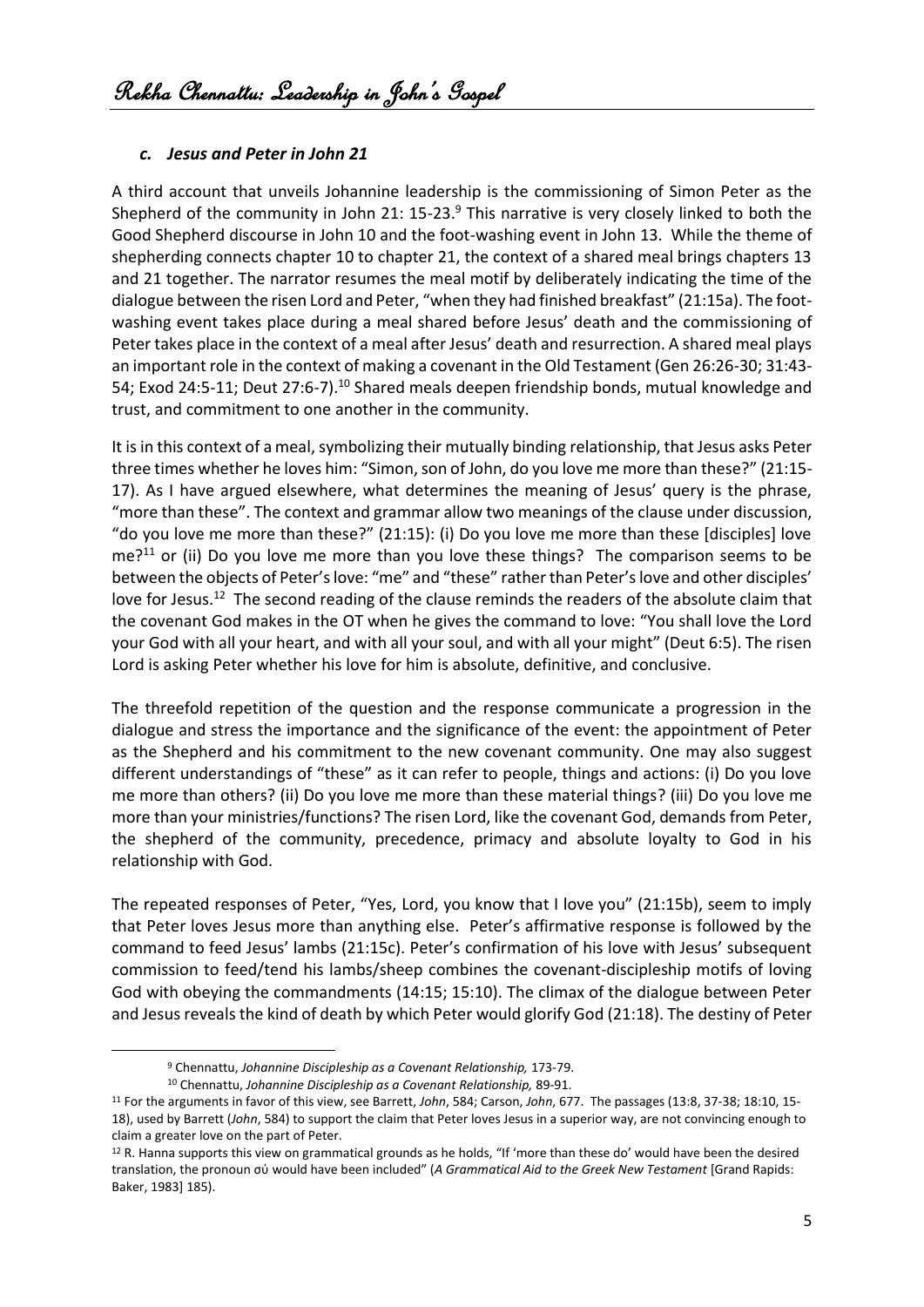as a martyr signifies the deepest level of discipleship and commitment to the commandment of love (15:12-14). The command to follow Jesus in 21:19 ("follow me") indicates that the radical call to following in discipleship unto death is modelled on Jesus. In sum, the commission of Peter as the shepherd is grounded on his unconditional love and obedience to God's commands, and it is modelled after the life and mission of Jesus, the Good Shepherd who knows his sheep and lays down his life for the sheep.

## **III. The Johannine Model of Leadership and Its Implications and Challenges**

In light of the above discussion on Johannine community and Johannine leadership, one can reasonably conclude that Jesus inaugurated a "new covenant community" characterized by universal discipleship of equals and participative leadership ("washing one another's feet"), which values the other as friend and covenant partner, fosters inter-dependence and calls for shared responsibility. Peter is commissioned by the risen Lord as the shepherd of the community. The evangelist presents the shepherding ministry of Peter as a command to be obeyed as a manifestation of his unconditional love for the risen Lord. Leaders are commissioned to participate in God's work by obeying God's command and fulfilling God's will. Therefore, leaders should enter into a never-ending process of discerning together God's will for our changing times. As we shall see, this Johannine covenant-friendship paradigm of leadership promotes a synodal Church in general and synodal religious congregations in particular.

#### **a. A Theological Paradigm of Johannine Leadership**

The theological elements of leadership emerging from the above analysis of John 10, John 13, John 15, and John 21 can be summarised as follows [this list is not exhaustive]: <sup>13</sup>

- 1. All believers are called to become God's children, Jesus' friends, and covenant partners in God's mission. Jesus is the Vine and the disciples are all branches (John 15). Abiding in God's love, and discerning and fulfilling God's will is mandatory for both discipleship and leadership (John 10; John 13; John 15; John 21). A synodal process is thus implied here as both disciples and shepherds share in the life of God and in the mission of God. The discernment of God's project or God's will has to be made together and each member is responsible for its accomplishment.
- 2. God's love is the heart of Johannine leadership. Loving God in return more than everything else – oneself, others, material things, ministry, and functional roles – is the requirement to be commissioned by God ("Do you love me more than these?" John 21). An experience of God's love manifesting itself in the whole hearted commitment to God's project is the foundation of leadership in John's Gospel.

<sup>&</sup>lt;sup>13</sup> See also Rekha M Chennattu, "To Be Rooted and Relevant: A Call for a Paradigm Shift in the Life of Women Religious," *UISG Bulletin* 142 (2010): 47-61; « Enracinée et Pertinente: Un Appel à Changer le Paradigme de la Vie Religieuse Féminine, » Bulletin UISG 142 (2010): 46-61; "Una Spiritualita Radicata e Attuale per un Cambiamento di Paradigma nella Vita Religiosa Femminile," *Bollettino UISG* 142 (2010): 47-61; "Enraizadas y Pertinentes: Un Llamado a Cambiar el Paradigma de la Vida Religiosa Femenina," *Boletin UISG* 142 (2010): 46-60.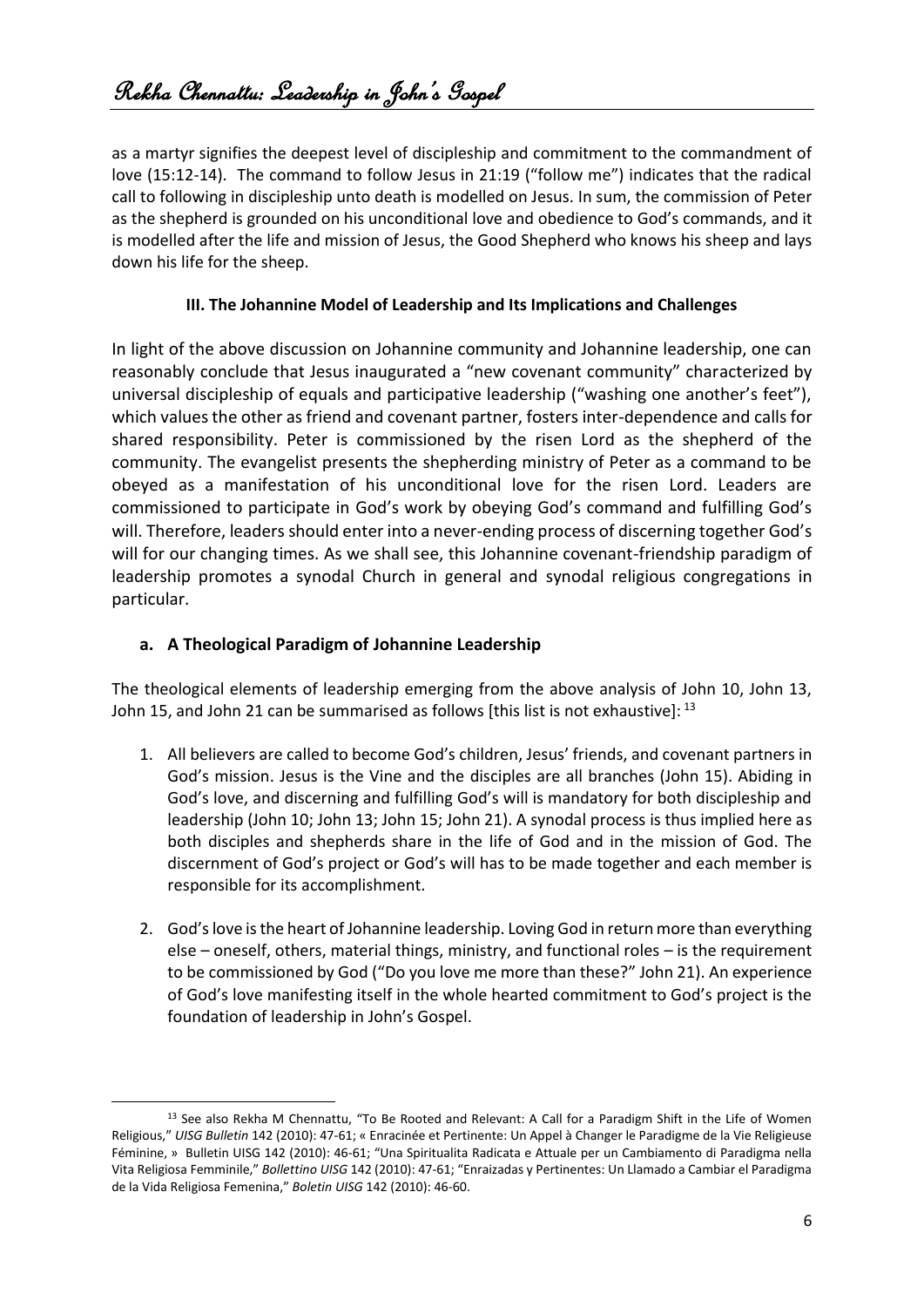- 3. Shepherds or leaders/animators are chosen, consecrated and sent by God (John 10; John 21; see also 20:19-23). As consecrated and sent by the Father (10:36; 21:15-19; see also 17: 17-19), the leaders participate in the work of God which would imply joyful detachment from the idea of accomplishing one's own mission and total commitment to the mission of God.
- 4. The mission of the shepherd or the leader is to give life in abundance (10:10) by building up communities, ensuring justice, equity, peace, and the integrity of creation (10:34; Ps 82). No one is excluded, especially the poor and less privileged ones. If not, our leadership leads to the destruction of the entire universe (Ps 82). A synodal leadership is the only way forward.
- 5. Leadership implies mutual knowledge and personal relationship "I know my own and my own know me" (John 10:14) which includes attentive listening, the respect for and acceptance of each one's unique role in the mission of God (John 21). Leadership is defined as a reciprocal service to one another as friends and covenant partners, and it is therefore participatory. We are invited:
	- a. to know one another (John 10:14)
	- b. to wash one another's feet (John 13:14)
	- c. to love one another (John 13: 34; 15:12. 17)
- 6. Jesus leads the disciple by his life and example ("as I have done") (John 13:15, 34-35; 15: 12; 21:19). Jesus invites the disciples to lead the people as he himself has done. Leaders are thus called to lead by example and by the power and wisdom of God's abiding word.
- 7. Johannine leadership consists in the power of love and demands a loving service unto death – laying down one's life for her/his friends or covenant partners in the community (John 10:11. 15. 17; 15:13; 21:18-19). It implies sacrifices and participation in the paschal mystery of Christ – in the passion, death and resurrection of Jesus.

#### **b. Some Practical Implications and Challenges based on Personal Experiences**

1. The Johannine covenant-friendship model of leadership promotes both greater participation and shared responsibility and it is in conformity with the spirituality of synodality. In the words of Pope Francis: "The journey of synodality is the journey that God wants from his Church in the third millennium. … it is to walk together, to be together on the way of faith and that concerns everybody. … but it does not take away the difference of function and ministry and roles."<sup>14</sup> In the context of our congregations, synodality includes all the professed members of the congregation taking responsibility for its life and mission for our times.

<sup>&</sup>lt;sup>14</sup> Pope Francis said at the celebration of the 50<sup>th</sup> anniversary of St. Paul VI's establishment of the synod of Bishops in October 2015 [\(https://www.catholicnews.com/services/englishnews/2018/synods-words-on-synodal-church](https://www.catholicnews.com/services/englishnews/2018/synods-words-on-synodal-church-puzzle-some-people.cfm)[puzzle-some-people.cfm\)](https://www.catholicnews.com/services/englishnews/2018/synods-words-on-synodal-church-puzzle-some-people.cfm). See also the document published by the International Theological Commission, *Synodality in the Life and Mission of the Church* (Vatican: 2018). See also the Preparatory Document – *For a Synodal Church: Communion, Participation and Mission* (2021).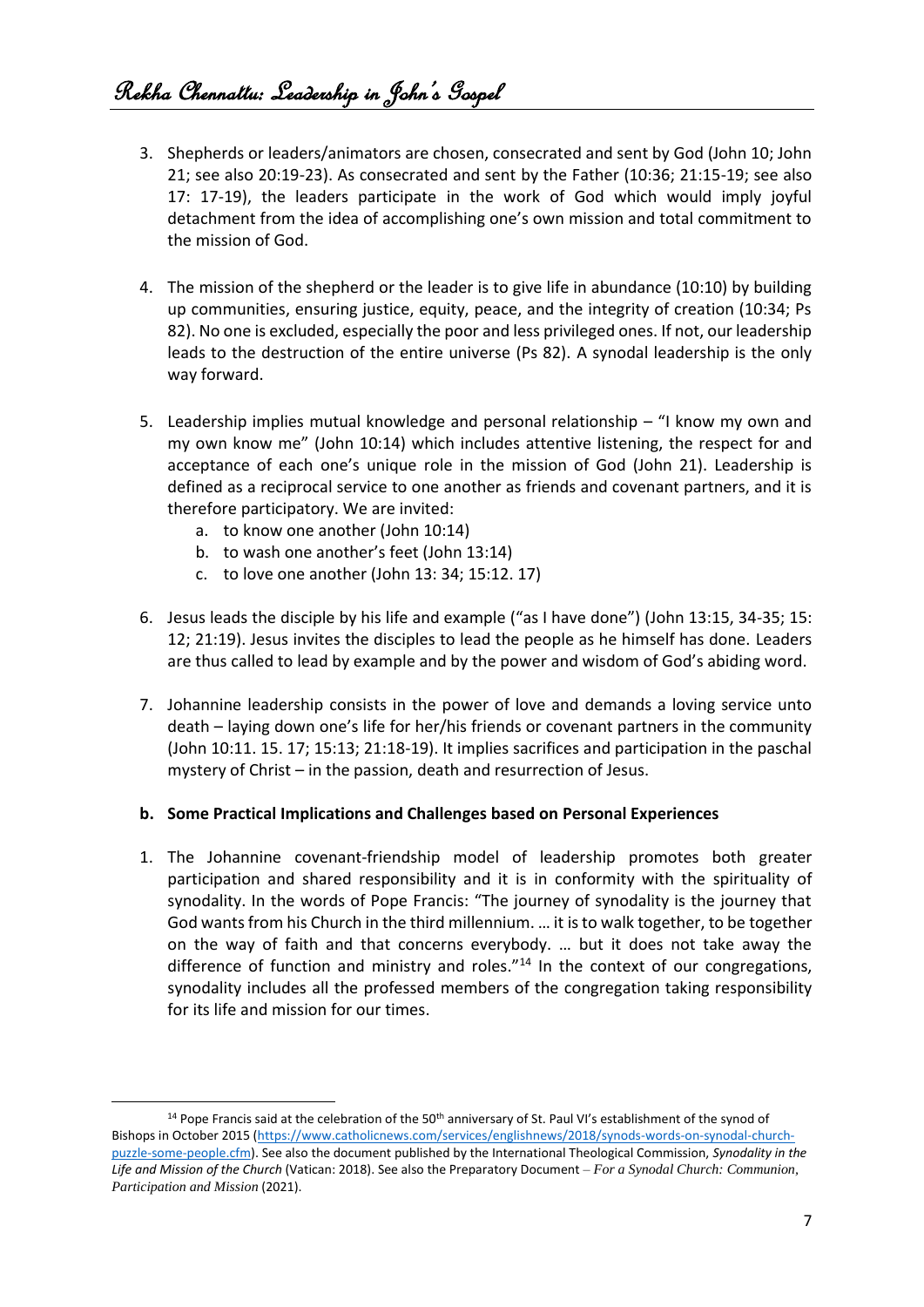- 2. The covenant-friendship model of animation is not hierarchical, but reciprocal. It does not mean that all will have the same role to play in the community. On the contrary, it implies respect and acceptance of each one as different and each one's role as unique in the community. We understand equality here not as uniformity, but as equity, which by nature promotes diversity and plurality. Very often we forget this reciprocal or "one another" aspect and collective responsibility. It is a reciprocal animation in which each one has something to hear, something to offer, something to learn and something to achieve, always in favour of what is discerned as the choices of God. This model tries to take into consideration both individual talents and interests as well as our common charism and mission.
- 3. Johannine leadership is possible only when we (both leaders and followers) have achieved inner freedom. It can work only when we are mature, free, secure and balanced persons. Inner freedom refers to freedom from within which no one else can give or destroy. It is an inner disposition – the way we see and interpret things, and the way we relate with one another and the way we respond to different situations, both simple and complex. Self-awareness and mindfulness are the keys to this interior freedom. God's grace is always there, but we need to remain open to receive it.
- 4. In this paradigm, authority consists in the POWER of love and sacrifice and we can animate a community:
	- a. when we strive to have selfless love for all the members of the community;
	- b. when we have genuine concern for the common good;
	- c. when we have our eyes fixed on God's project.
- 5. We can become "leaders" when we possess authenticity and integrity. We earn respect and exercise authority:
	- a. when we establish credibility with people by demonstrating our intention to do the right thing and making clear our efforts to practise what we preach (character);
	- b. when we show that we are capable of getting things done (competence);
	- c. when we are able to inspire and mobilize the group towards the common mission (charism or spiritual power).
- 6. With this leadership model, we will find ourselves always in a "win-win situation". Our goal is to win over everyone and to ensure fulness of life for all. There is a unique place for each one, and a special role to be played by each one in the realization of the common goal. It requires attentive and contemplative listening which transforms the one who is speaking and the one who is listening. According to Pope Francis, this mutual listening is a mandatory step on a synodal journey.
- 7. Each one is called to a "continual conversion of heart" as many sacrifices will have to be made for the sake of the common good. This leadership is not easy as it involves an experience of "dying" on a daily basis. But the more we practise the covenant-friendship model of leadership in our congregations, the more animation becomes an experience of grace and wellness for all members.